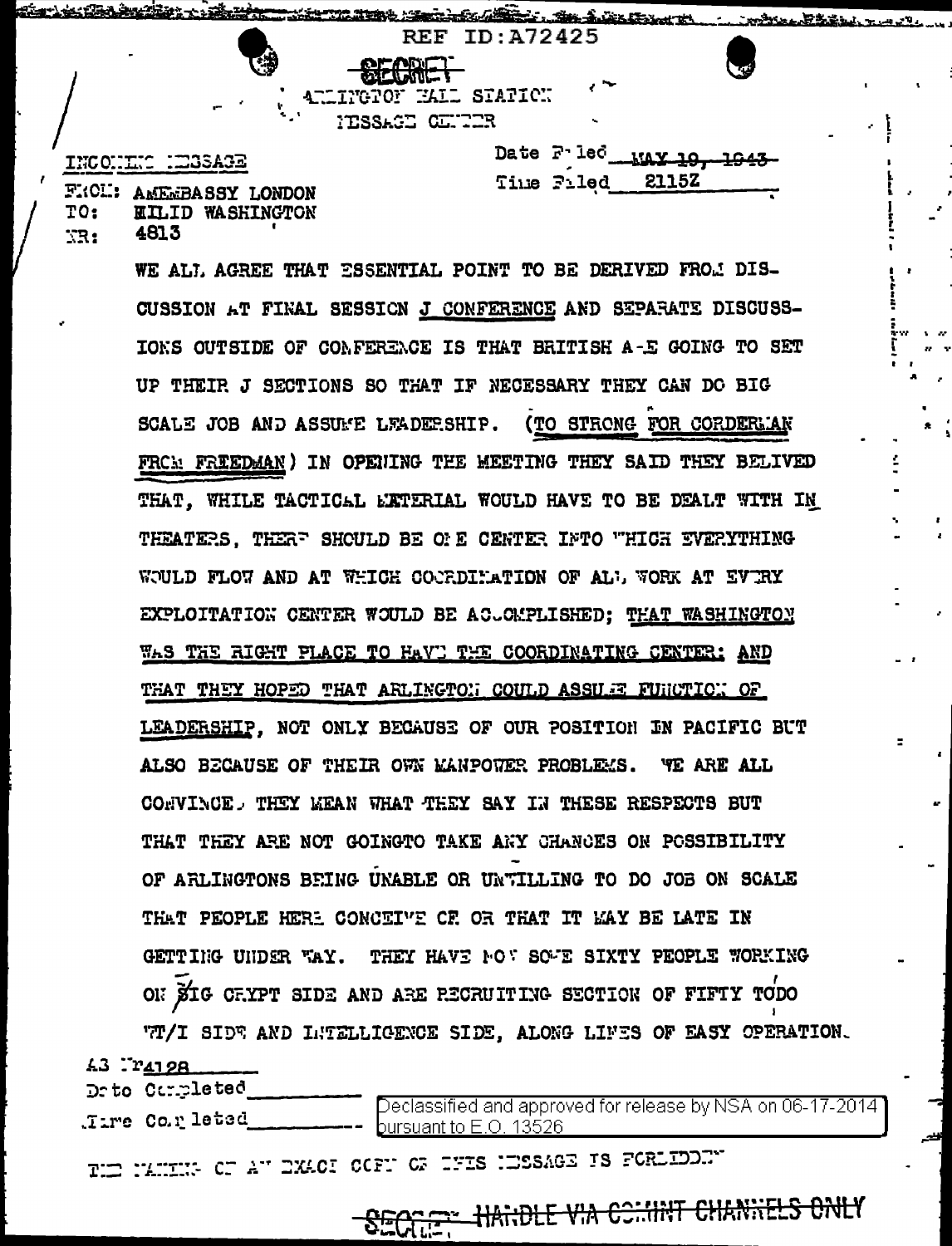|  |                    | And and the transformance in the state way the way . |
|--|--------------------|------------------------------------------------------|
|  | $\sim$             | <b>REF ID: A72425</b>                                |
|  | Ø                  | <b>SECRET</b><br>$\sim$                              |
|  |                    | ARLINGTON MALL STATION                               |
|  |                    | HESSACE CENTER                                       |
|  |                    | Date Filed                                           |
|  | F:OT:              | Time Filed                                           |
|  | $\overline{z}$ 0:  |                                                      |
|  | : <b>R</b><br>4813 | PAGE T70                                             |

KCCORMACK WILL DESCRIBE IN SEPARATE TELEGRAM THE SCHEME OR ORG-KIZATION THAT THEY HAVE IN MIND. AS PREVIOUS TELE. GRAMS HAVE INDICATED, BP HAS BUILT UP VERY EFFECTIVE ORGAN-IZATION ON ALL PHASES OF E WT/I AND HAVE UNIQUE EXPERIENCE IN DERIVING INTELLIGENCE AIDS FROM WT/I AND COORDINATING WT/I WITH COLLATERAL SOURCES OF INTELLIGENCE FOR PURPOSE OF BOTH CRYPT AND INTELLIGENCE WORK. THEY SUGGEST THAT QUICK-EST WAY FOR ARLINGTON TO GET STARTED ON MAJOR OPERATION WOULD BE TO SEND OVER HE-S THEIR KEY PEOPLE TO GET THEIR TRAINING BY PARTICIPATING IN SETTING UP BRITISH ORGANIZATION. RETURN-ING AFTER PERIOD OF TRAINING ESTIMATED AT THREE WONTHS OR SLIGHTLY LESS TO BECOME NUCLEUS FOR SETTING UP AND TRAINING ARLINGTON ORGANIZATION AND PERSONNEL TO BE SENT OUT TO AUSTRALIA, POSSIBLY INDIA AND OTHER ADVANCED POI.TS. TRAINING HERE WOULD CONSIST OF OBSERVING EASY OPERATION IN ALL PHASES AND PARTICIPATING IN WORK OF SETTING UP ORGANIZATION TO APPLY TECHNICUES OF EASY TO J. THERE HAS BEEN SORE DISCUSSION OF NUMBER TO BE SENT. TWELVE SEEMS TO BE IDEAL NULBER ALTHOUGH TILTMAN THINKS THAT THERE KIGHT BE DIFFICULTY IN GETTING PERMISSION FOR MORE THAN SIX TO SEE

=<br>=<br>=<br>=

INTIMATE DETAILS OF E OPERATION AND SIX APPEARS TO BE  $43$   $r$   $4128$ Dr te Completed

Time Completed

THE NAMITY OF AN EXACT COFY OF THIS IESSAGE IS FOREEDDEN

مستهجز

HARE TIME COMMIT CUTTING CRIM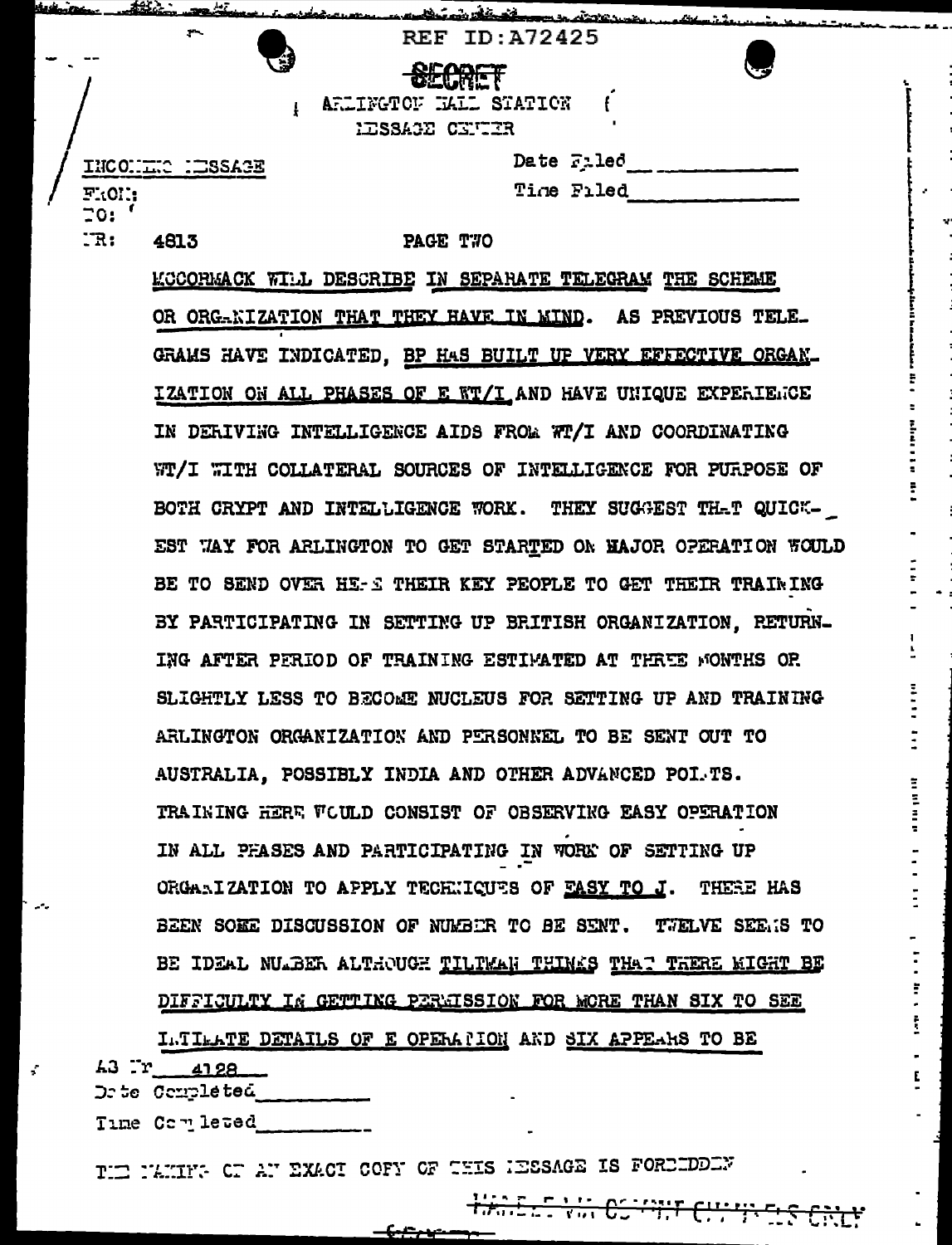|         | <b>REF ID: A72425</b>                                    |           |
|---------|----------------------------------------------------------|-----------|
| ్తు     | <b>SECRET</b>                                            | $\bullet$ |
|         | $\hat{C}$ ARLINGTOF HALL SIATION<br>۰,<br>HESSAGE CENTER |           |
| C :二SSJ | Date Filed                                               |           |
|         | Time<br>Filed                                            |           |

INCONTR F:01: TO:  $TR:$ 4813

## PAGE THREE

REGARDED HERE AS MINIMUM DESIRABLE. IT SEE-S TO ALL OF US THAT LOGICAL WAY TO BEGIN MAJOR OPERATION ON J MATERIAL IS TO TAKE FULLEST ADVANTAGE OF E EXPERIENCE AND THEREFORE BRITISH SUGGESTION SETMS LOGICAL. IF YOU AGREE PLEASE BEAR IN MIND THAT THE BETTER TRAINED THEY ARE AND THE BETTER QUALIFIED MENTALLY THE FASTER THEY WILL ABSORB THE STUFF AND THE SOONER THEY CAN RETURN TO ARLINGTON. IF BROWNS PRESENT J SECTION CANNOT SPARE MORE THAN THREE OR FOUR CONDIDATES SUGGEST TAKING HEN FROM HIS GERMAN SECTION AS THEIR TRANING HERE WILL YIELD US BIGGER DIVIDENDS THAN WILL CONTINUING THEIR PRESENT WORK, WHICH BEC-USE OF LACK OF TRAFFIC. IS CERTAINLY OF WINOR VALUE COMPARE D WITH WHAT BRITISH ARE GETTING IN SAME FIELD. AND IT WOULD BE ADVANTAGEOUS TO SEND THEM HERE FOR THIS JOB EVEN IF ULTIATELY. AFT R FUNCTIONING IN J FIELD. THEY WERE TO BE RETURNED TO FIELD IN WHICH THEY NO. WORK. IN SEPARATE TELEGRAN I WILL SUMMARIZE CONCLUSIONS REACHED AT J CONFERENCE AND WILL FORWARD MINUTES OF REETINGS AS SOON AS AVAILABLE. AM STAYING ON AT PART FOR INDEFINITE PERIOD AT LEAST VERK OR TWO LONGER UNTIL FEEL I HAVE GRASPED ALL I PORTANT ITEMS. PLEASE INFORM PROPER PARTY AM WELL AND

THAT WORK LEAVES NO TIME FOR LETTERS BUT KXXX HOPE THAT NOTE A3 Ir 4128 Date Completed

Time Completed

THE MAKING OF AN EXACT OCFN OF THIS HESSAGE IS FOREIDENT